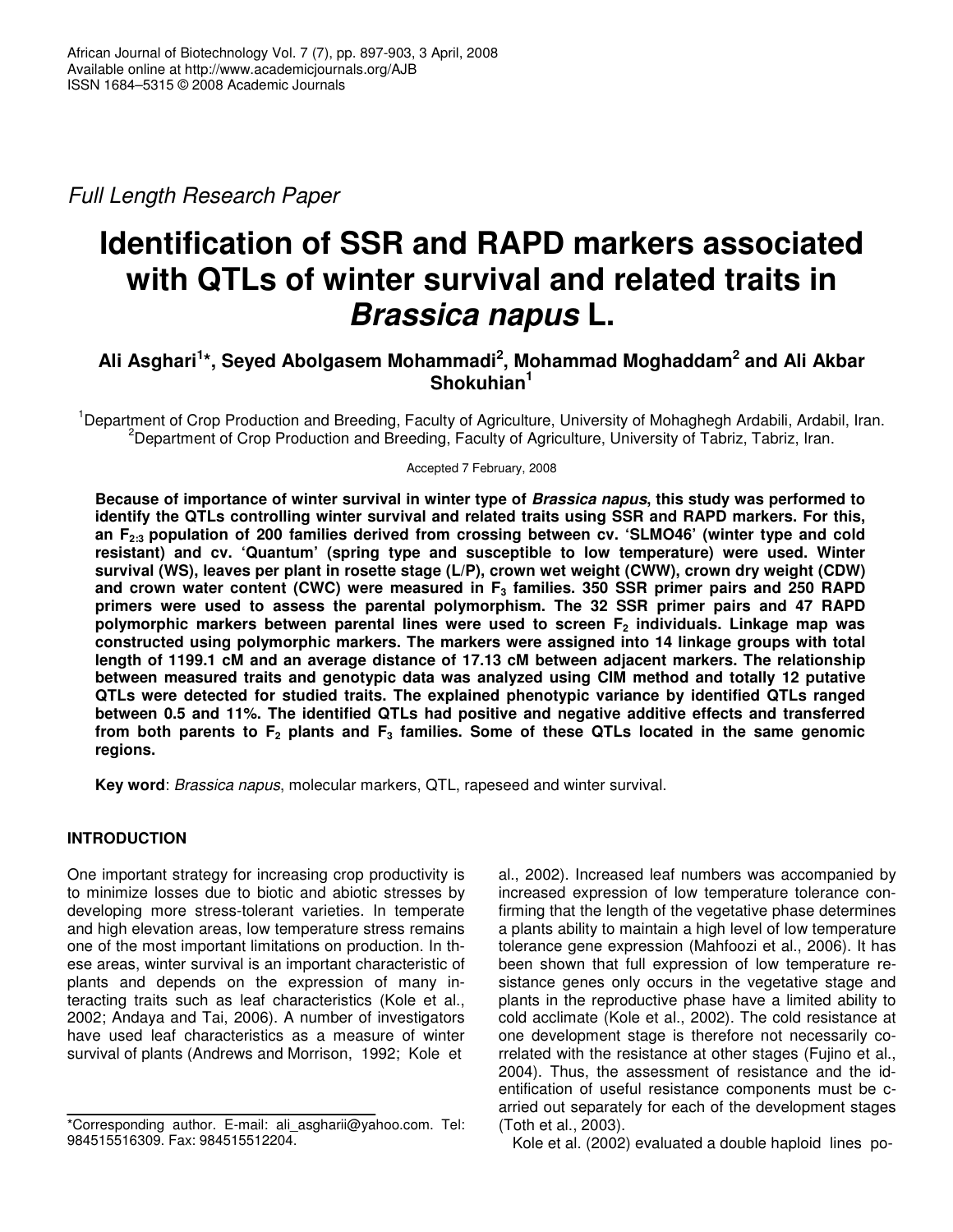pulation of *Brassica napus* in multiple winters, and six significant QTLs for winter survival were detected in more than one winter. Segregating populations of this species derived from crosses of annual and biennial types was analyzed for flowering time (Teutonico and Osborn, 1994; Ferreira et al., 1995; Osborn et al., 1997) and freezing tolerance (Teutonico et al., 1995) in order to map and compare QTLs controlling these cold related traits. In *B. rapa*, loci controlling non-acclimated and acclimated freezing tolerance were mapped to different regions of the genome that were also different from those of flowering time genes (Kole et al., 2002). In *B. napus*, none of the genome regions covered by markers were significantly associated with freezing tolerance (Teutonico et al., 1995).

In recent years, various molecular markers were developed and applied for mapping QTLs and marker assisted selection (MAS) and several QTLs conferring cold tolerance related traits in several stages of plants have been identified (Teutonico et al., 1995; Kole et al., 2002; Andaya and Mackill, 2003; Toth et al., 2003; Fujino et al., 2004; Andaya and Tai, 2006). These studies support the idea that cold tolerance is a complex trait involving multiple genes. For this approach, this study was performed to constructing the linkage map of SSR and RAPD markers in order to identify association of these markers with winter survival and related traits QTLs in *B. napus*.

#### **MATERIALS AND METHODS**

#### **Plant materials and phenotyping**

A set of 200 F2:3 families of rape seed (*Brassica napus* L.) obtained by crossing between cv. SLMO46 (winter type and cold resistant) and cv. Quantum (spring type and susceptible to low temperature) were used as genetic materials. The parental lines differed in winter survival and related traits.  $F_2$  Plants were grown in greenhouse with photoperiod of 14/10 (day/night) and in rosette stage, leaf samples were harvested from individual plants for DNA extraction.  $F_3$ families were sown in randomized complete block design with 2 replication in September 11, 2006 in Ardabil (a cold region in northwest of Iran with -2.7°C mean temperature in winter season in 10 years ago). In each replication,  $F_3$  families sown in rows with 40 cm space between rows and 10 cm space between plants in each row, 4 m long. In November 11, 2006, the number of plants for  $F_3$ families was counted in each replication. The number of plants was counted again in April 20, 2007 and the winter survival was measured as percentage of plants surviving the winter. The average percentage over replication was used for QTL analysis. Also, in November 11, 2006, 10 plants from each replication of  $F_3$  families randomly selected and transferred to laboratory and average number of leaves per plant, wet weight of crown (leaves and apical meristem), crown dry weight (samples incubated at 80°C for 72 h and then weighted) and crown water contents ([(CWW-CDW)/ CWW]\*100) measured as cold resistance related-traits in  $F_3$  families. Obtained data were subjected to analysis of variance and QTL analysis.

#### **Genotyping**

The DNA of parental lines and  $F_2$  plants was extracted using the

CTAB procedure according to Saghai-Maroof et al. (1984). The quality and quantity of DNA samples were assessed using Biophotometer (Eppendorf, Germany) and 0.8% agarose gel electrophoresis. All of the DNA samples were diluted to 25 ng/ul and used in PCR reactions. A total of 350 microsatellite primer pairs (The BBSRC primers, for which the sequences were obtained from http/ukcrop.Net/perl/ace/tree/brassicaDB) and 250 RAPD primers (NAPS unit standard primers: set  $# 5$ , set  $# 6$  and set  $# 7$ ) were used to analyze polymorphism in the parents and the polymorphic primers were used to genotype 200  $F_2$  individuals.

Microsatellite analysis was carried out using PCR reaction of 10 l volume containing 50 ng of DNA template, 3 mM MgCl2, 0.25 mM each dNTP, 0.25 µM each primer, 1 U Taq DNA polymerase and 1x reaction buffer. The amplification profile consisted of an initial 3 min denaturation step at 94°C followed by 35 cycles of 1 min at 94°C, 1 min for annealing at 55 - 65°C (depending on each primer pair), 2 min extension at 72°C and a final 7 min extension step at 72°C. PCR products were detected using 6% denaturing polyacrylamide gels and silver staining method based on CIMMYT protocols (CIMMYT, 1984). For RAPD primers, PCR reaction, the amplification profile and PCR product detection published by Asghari et al. (2007).

#### **Constructing of linkage groups and QTL analysis**

Map Manager/QTL v. 2 (Manly and Olson, 1999) and QTL Cartographer v. 2.5 (Basten et al., 2001) were used for constructing linkage groups and QTL analysis. After the testing of segregation distortion in each primer locus, the linkage map of polymorphic primers was constructed using map manager/QTL, considering of a LOD score 3.0 and a maximum distance of 50 cM between adjacent markers. The Kosambi mapping function was used for calculating of genetic distances in cM (Kosambi, 1944). QTL analysis was performed using composite interval mapping (CIM) method of QTL Cartographer software. Putative QTL were chosen based on LOD score of 3.0 or above.

## **RESULTS**

The winter survival and related traits of the susceptible parent, Quantum, the resistant parent, SLMO46, and the minimum and maximum values of these traits in  $F_3$ families were shown in Table 1 and Figure 1. Parents and  $\mathsf{F}_3$  families had significant differences in studied traits (p  $\leq$ 0.01).

In this study, SSR and RAPD markers were used together for constructing linkage groups and rescanning the genome of rapeseed to identify QTLs controlling winter survival and related traits. For this, the parental polymorphism was evaluated using 350 SSR primer pairs and 250 RAPD primers and 32 polymorph SSR primer pairs and 47 polymorphic RAPD primers between parents were used to screen 200 individuals of  $F_2$  population. The linkage map based on polymorphic markers was constructed considering of maximum 50 cM distance between two adjacent primers and the minimum LOD score three. To ensure Mendelian segregation at individual marker locus, segregation distortion was tested in each locus. The 70 markers were assigned into 14 linkage groups with total length of 1199.1 cM and an average distance of 17.13 cM between the adjacent mar-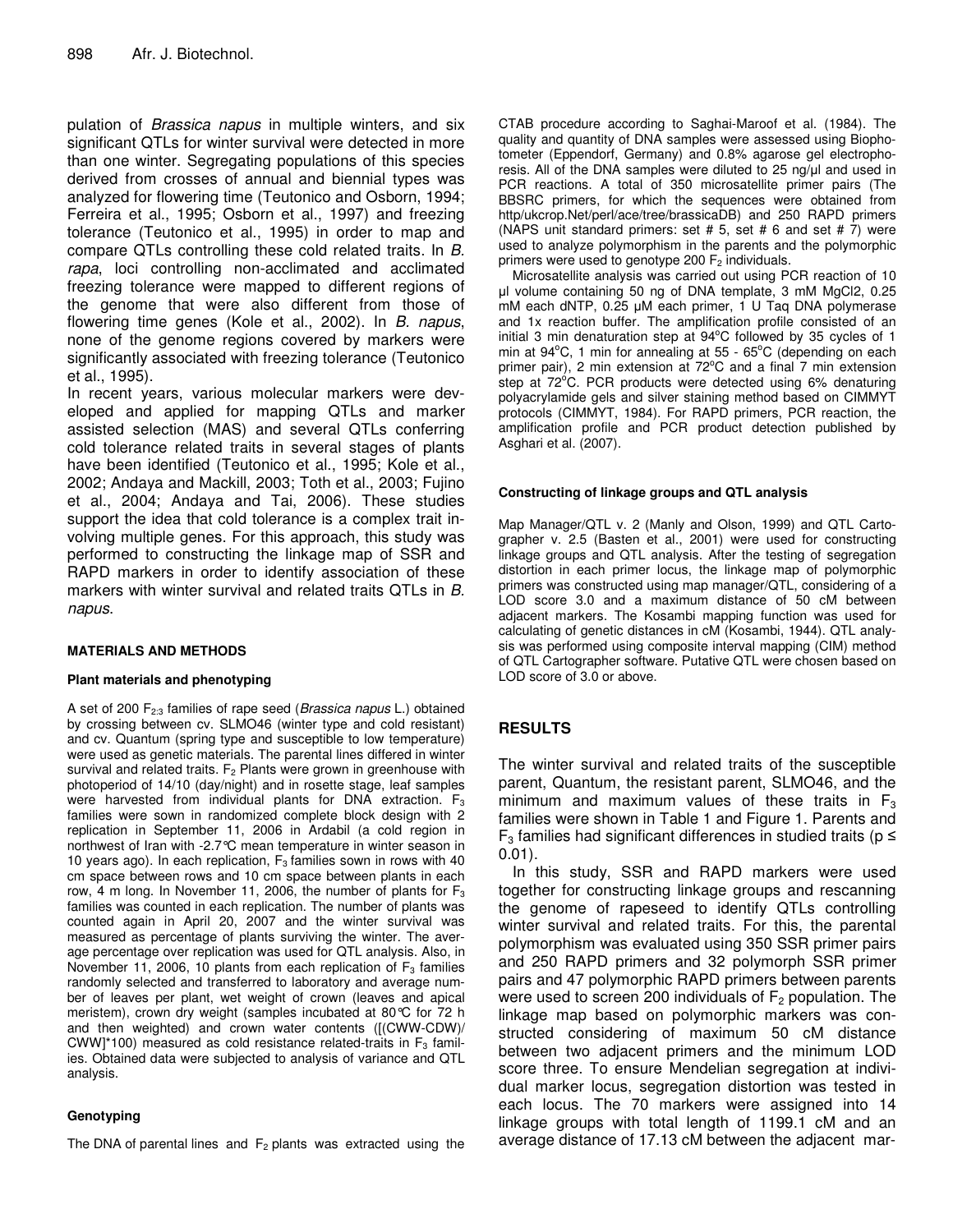

**Figure 1**. Distribution of parental lines Quantum (Q), SLMO46 (S) and F<sub>3</sub> families in: a) L/P, b) CWW, c) CDW, d) CWC and e) WS.

kers (Figure 2). The other nine markers were not assigned at any linkage groups.

The relationship between phenotypic and genotypic data was analyzed using CIM method and 12 putative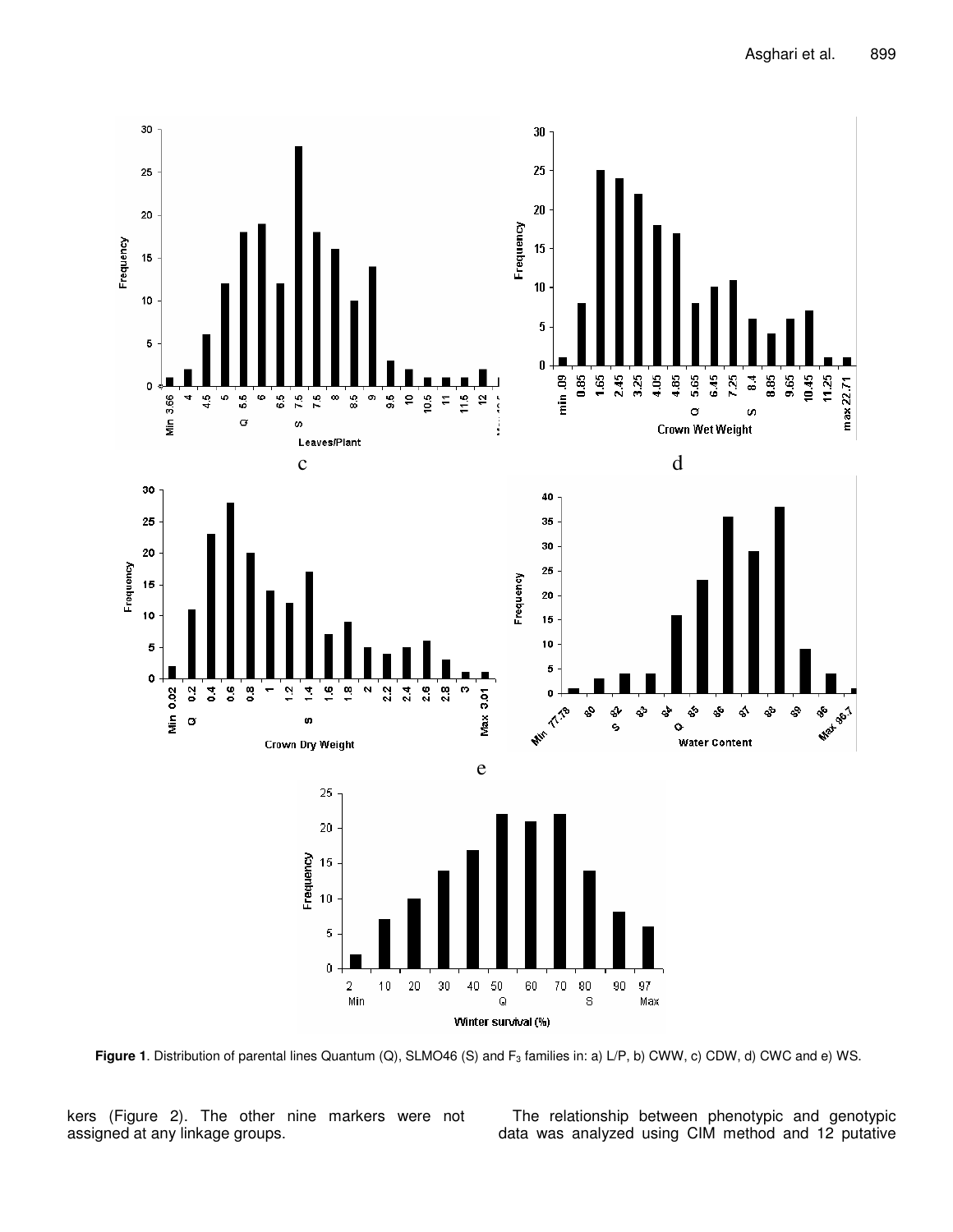|                     | <b>Traits</b> |        |                  |        |       |  |  |
|---------------------|---------------|--------|------------------|--------|-------|--|--|
| Genotypes           | L/P           | CWW(g) | CDW (g)          | CWC(%) | WS(%) |  |  |
| Quantum             | 5.5           | 5.65   | 0.2 <sub>0</sub> | 85     | 50    |  |  |
| SLMO46              | 7.5           | 8.4    | 1.4              | 82     | 80    |  |  |
| $F_3$ families: min | 3.66          | 0.9    | 0.02             | 77.78  | 2     |  |  |
| $F_3$ families: max | 12.5          | 22.71  | 3.01             | 96.7   | 97    |  |  |

**Table 1.** Measurements of studied traits in parents and the minimum and maximum values of these traits in  $F_3$ families.



**Figure 2**. Linkage groups of SSR and RAPD markers and the position of QTLs controlling winter survival and related traits in the F<sub>2:3</sub> populations of *Brassica napus* cross 'SLMO46'×'quantum'. RAPD markers are shown with numbers (The same number with different subscript are the different polymorphic bands of one RAPD primer) and the name of SSR markers is the same as the name of these markers in *Brassica* data base. The sequences of flanking markers with identified QTLs are shown in Table 3. Map distances in cM were indicated on the left side of the linkage groups.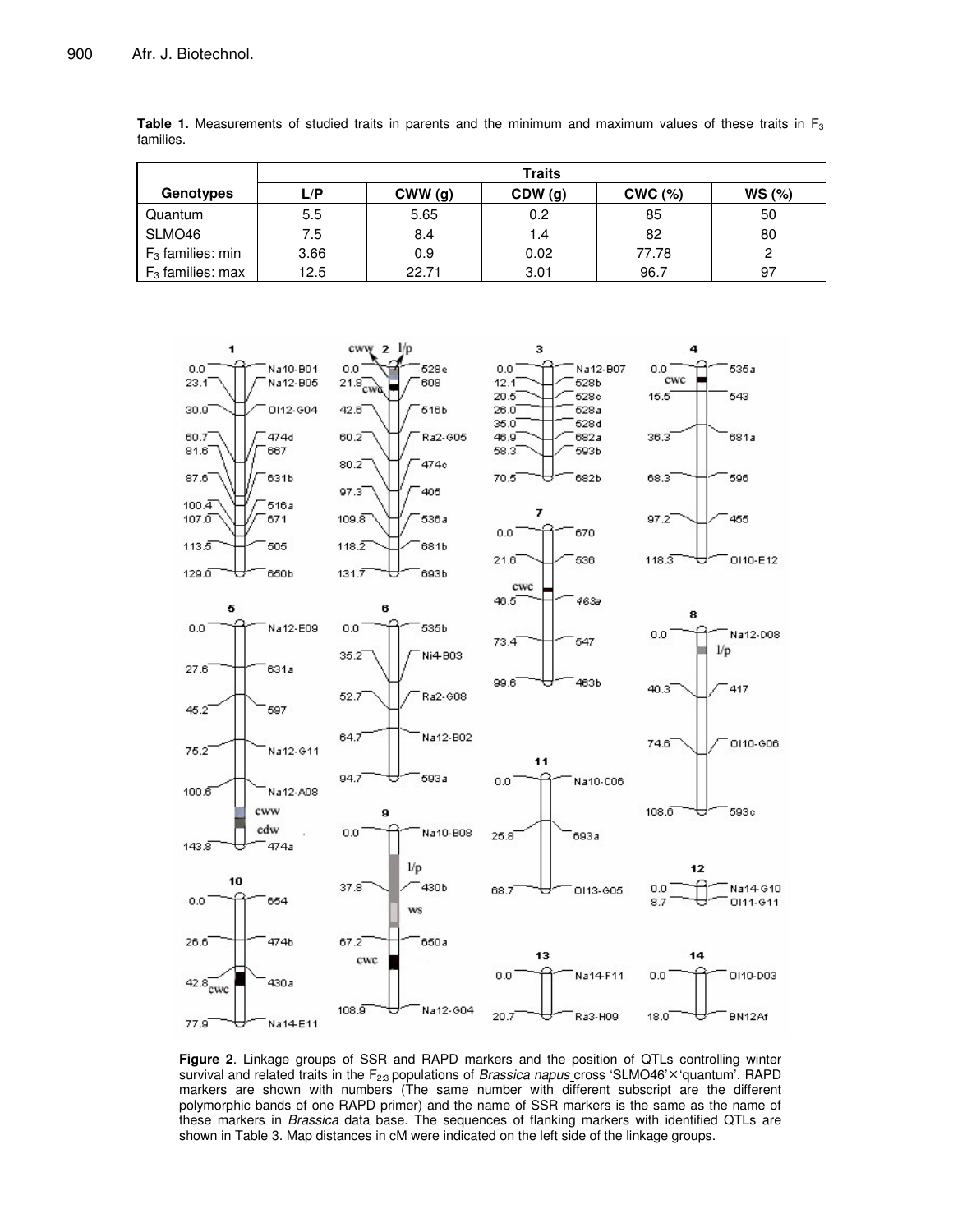| <b>Trait</b> | QTL | Linkage<br>group | <b>Peak position</b><br>(cM) | <b>LOD</b> | <b>Additive</b><br>effect | <b>Explained phenotypic</b><br>variance (%) |
|--------------|-----|------------------|------------------------------|------------|---------------------------|---------------------------------------------|
| L/P          |     | $\overline{2}$   | 4.2                          | 16.4       | 0.48                      | 8                                           |
|              | 2   | 8                | 11                           | 10.2       | 0.27                      |                                             |
|              | 3   | 9                | 38                           | 3.4        | $-0.38$                   | 5                                           |
| <b>CWW</b>   |     | 2                | 8                            | 5.9        | 0.87                      | 2                                           |
|              | 2   | 5                | 126.8                        | 4.6        | $-1.82$                   | 6                                           |
| <b>CDW</b>   |     | 5                | 127                          | 3.7        | $-0.21$                   | 11                                          |
| <b>CWC</b>   |     | $\overline{2}$   | 12.2                         | 181        | 3                         |                                             |
|              | 2   | 4                | 8.2                          | 5.6        | $-9.5$                    | 3                                           |
|              | 3   |                  | 40.1                         | 155.1      | 0.22                      | 0.5                                         |
|              | 4   | 9                | 82                           | 473.4      | 10.13                     | 5                                           |
|              | 5   | 10               | 55.8                         | 3.1        | $-1.07$                   | 0.5                                         |
| <b>WS</b>    |     | 9                | 48                           | 7.1        | $-9.2$                    | 8                                           |

**Table 2.** Linkage group, additive effect, peak position and LOD score of the identified QTL and traits phenotypic variance.

QTLs were detected for studied traits (Table 2). In this analysis 3, 2, 1, 5 and 1 QTLs were detected for L/P, CWW, CDW, CWC and WS, respectively. The three detected QTLs for L/P, situated on linkage groups 2, 8 and 9 (Figure 2) and explained 20% of the phenotypic variance of this trait. These QTLs had positive and negative additive effects (Table 2), indicating that alleles at these loci increasing L/P, come from both parents, SLMO46 and Quantum, to the  $F_2$  plants and  $F_3$  families. The located QTL on linkage group 9 for L/P covered a large portion of this linkage group and in this genomic region; one QTL was detected for WS with negative additive effect that explained 8% of WS phenotypic variance. This result showed that the allele transmitted from susceptible parent, Quantum, to  $F_2$  and  $F_3$  families, controlled both L/P and WS traits. The two identified QTLs for CWW located on linkage groups 2 and 5 that explained 2 and 6% of CWW phenotypic variance respectively (Figure 2 and Table 2). The first QTL had positive and the next one had negative additive effects, indicating that alleles increasing of CWW in  $F_3$  families come from both parents. In the same genomic region on linkage group 5, one QTL also was detected for CDW with negative additive effect and this showed that alleles of QTL that located on linkage group 5 transmitted from susceptible parent, Quantum, and increased CDW and CWW in  $F_3$  families. This QTL explained 11% of CDW phenotypic variance (Table 3).

In this study five QTLs for CWC also detected on linkage groups 2, 4, 7, 9 and 10 with positive and negative additive effects (Figure 2 and Table 2). From this, we can conclude that the alleles increasing CWC come from both parents to offspring. The explained phenotypic variance of CWC with these QTL ranged between 0.5 and 5% and totally 9% of CWC phenotypic variance explained with them.

The position of SSR primers Ol12-G04, Na12-A08, Na10-B08 and Na14-E11 were identified on *B. napus*

chromosomes (8, 6, 15 and 14, respectively) based on BBSRC linkage maps (http://brassica.bbsrc.uk/ace). In this study, these primers were assigned to linkage groups 1, 5, 9 and 10, respectively, and we can assign QTL on these linkage groups and other linked markers to chromosomes 8, 6, 15 and 14 of *Brassica napus*.

#### **DISCUSSION**

The number of identified QTLs and the amount of explained phenotypic variance of studied traits in  $F_3$ families (0.5 to 11%) revealed the minor effects of QTLs on winter survival and related traits in rapeseed and emphasized on quantitative inheritance and polygenic control of these traits. The complex genetic regulation of freezing tolerance and winter survival was reported in most or all crop species (Teutonico et al., 1995; Kole et al., 2002). Also, transgressive segregation was seen in all of the studied traits in this investigation (Figure 1). In *B. napus* and *B. rapa* populations transegressive segregation were reported for freezing tolerance, acclimation ability and ion leakage (Teutonico et al., 1995).

In many studies, QTLs with the major and minor effects for winter survival and related traits have been detected. In an acclimated F<sup>2</sup> population of *B. rapa*, four QTLs for freezing tolerance ability were detected and their effects ranged from 3.0 to 20.5% (Teutonico et al., 1995). Kole et al. (2002) evaluated the *B. napus* and *B. rapa* populations in multiple winters and 16 significant QTLs for winter survival and related traits were identified. The explained variance by each QTL ranged between 5.3 and 39.3%. In wheat, one QTL on chromosome 5B was detected that explained 31.5% of the cold resistance phenotypic variance (Toth et al., 2003). In the  $F_{2:4}$  population of maize, forty QTLs were identified under cold stress that associated with the shoot, root and seed traits. The QTLs effects ranged from 0.4 to 30.1% (Hund et al., 2004).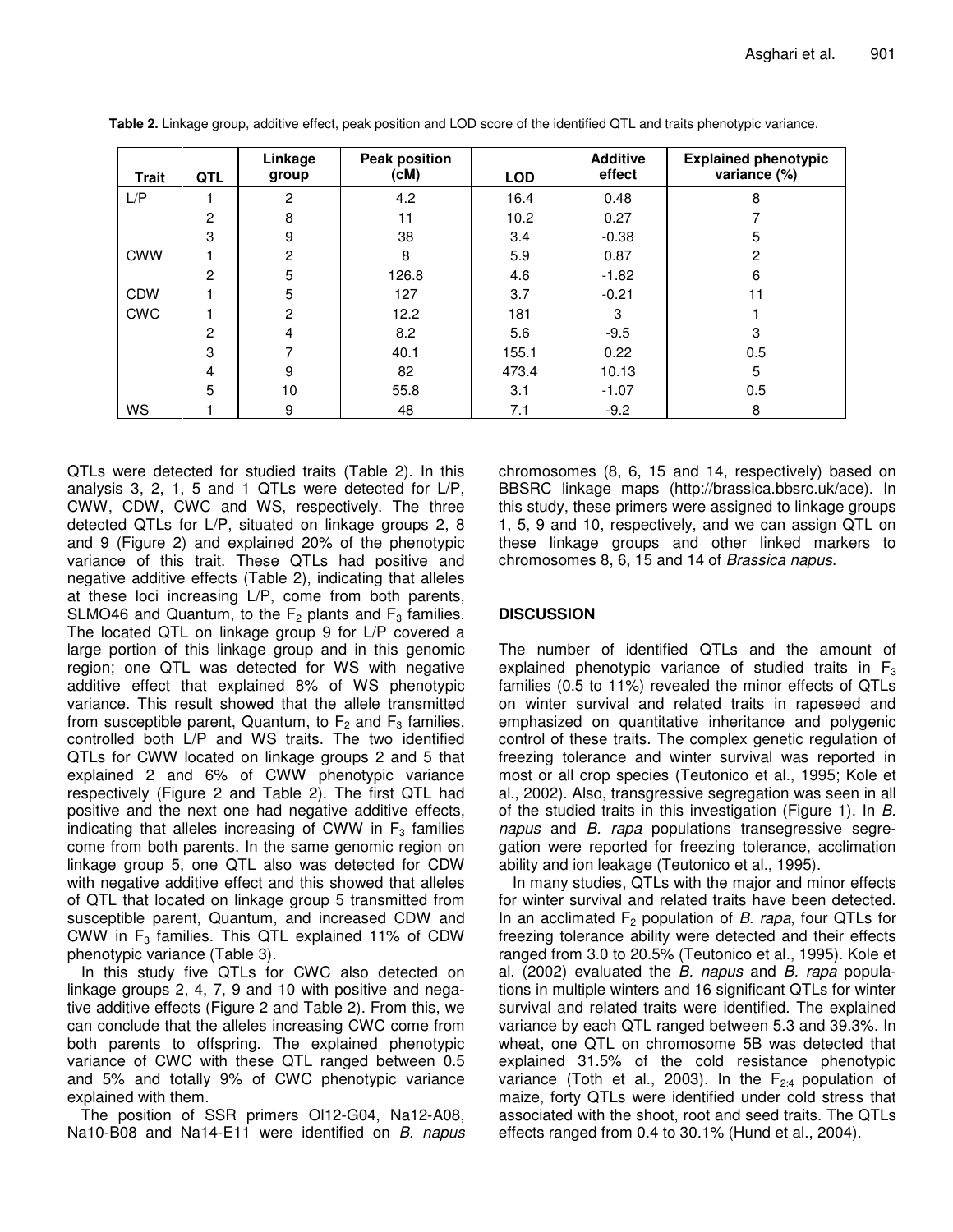| <b>Markers name</b> |         | <b>Sequence</b>                  | <b>Marker type</b> | Linkage group |
|---------------------|---------|----------------------------------|--------------------|---------------|
| Na10-B08            | Forward | 5'-AGA GAA AAA CAC TTC CCG CC-3' | Microsatellite     | 9             |
|                     | Reverse | 5'-GTG AGC TTT GCG AAA CAC G-3'  |                    |               |
| Na12-D08            | Forward | 5'-ACGACGATTCAACTCATCTTC-3'      | Microsatellite     | 8             |
|                     | Reverse | 5'-TTAACCAACTTCGCTTTTTG-3'       |                    |               |
| Na12-G04            | Forward | 5'-CGAATTGAAGGATGAGTTTGG-3'      | Microsatellite     | 9             |
|                     | Reverse | 5'-CACATGTTTTATCATTCACAAGTCC-3'  |                    |               |
| Na14-E11            | Forward | 5'-TCATCCTTCTCACACCAAAATC-3'     | Microsatellite     | 10            |
|                     | Reverse | 5'-CCTCGAAATAGCTCCAACCC-3'       |                    |               |
| Na12-A08            | Forward | 5'-AACACTTGCAACTTCATTTTCC-3'     | Microsatellite     | 5             |
|                     | Reverse | 5'-CATTGGTTGGTGAATTGACAG-3'      |                    |               |
| 474                 |         | 5'-AGG CGG GAA C-3'              | <b>RAPD</b>        | 5             |
| 528                 |         | 5'-GGA TCT ATG C-3'              | <b>RAPD</b>        | 2             |
| 430                 |         | 5'-ATG CGG CAC C-3'              | <b>RAPD</b>        | 9             |
| 608                 |         | 5'-GAG CCC GAA A-3'              | <b>RAPD</b>        | 2             |
| 535                 |         | 5'-CCA CCA ACA G-3'              | <b>RAPD</b>        | 4             |
| 463                 |         | 5'-AGG CGG AAG C-3'              | <b>RAPD</b>        |               |
| 543                 |         | 5'-CGC TTC GGG T-3'              | <b>RAPD</b>        | 4             |
| 536                 |         | 5'-GCC CCT CGT C-3'              | <b>RAPD</b>        |               |
| 417                 |         | 5'-GAC AGG CCA A-3'              | <b>RAPD</b>        | 8             |
| 650                 |         | 5'-AGT ATG CAG C-3'              | <b>RAPD</b>        | 9             |

**Table 3.** Name, sequence, type and linkage group of adjacent markers with identified QTLs in F<sub>2:3</sub> population of rapeseed cross 'SLMO46' × 'Quantum'.

The alleles of identified QTLs of studied traits transmitted to  $F_2$  plants and  $F_3$  families are from both parents based on their negative and positive additive effects. All of identified QTLs had small additive effects and other studies reported that the negative and positive additive effects were quite small and dominance effects were more significant in freezing tolerance of rapseed (Teutonico et al., 1995; Kole et al., 2002).

The identified QTLs in linkage groups 2, 5 and 9 are located on the nearest genomic regions that contained QTLs for some traits and this showed the possibilities for correspondence between these traits. The QTLs located on the same genomic region at linkage group 5, come from Quantum parent to  $F_2$  plants and  $F_3$  families and caused increasing CWW and CDW. The two QTLs located on same genomic region at linkage group 9 had negative additive effects and come from Quantum parent to offspring and caused increasing L/P and WS. Also, the same genomic region on linkage group 2 caused increasing L/P, CWW and CWC. In a previous study using RAPD markers, near the 528b, 474a, 474b and 430 markers, QTLs for some of the studied traits were identified (Asghari et al., 2007). These QTLs were confirmed in new constructed linkage groups using SSR and RAPD markers. If these QTLs are confirmed in the next generations after several meiotic cycles, they could be used more efficiently in marker-assisted selection for winter survival and related traits. Therefore, additional Q-TLs are probably involved which we did not detect in this

study.

#### **REFERENCES**

- Andaya VC, Mackill DJ (2003). QTLs conferring cold tolerance at the booting stage of rice using recombinant inbred lines from a japonical indica cross. Theor. Appl. Genet. 106: 1084-1090.
- Andaya VC, Tai TH (1996). Fine mapping of the q<sup>CTS12</sup> locus, a major QTL for seedling cold tolerance in rice. Theor. Appl. Genet. 113: 467- 475.
- Andrews CJ, Morrison MJ (1992). Freezing and ice tolerance tests for winter Brassica. Agronomy J. 84: 960-962.
- Asghari A, Mohammadi SA, Moghaddam M, Mohammaddust H (2007). Identification of QTLs controlling cold resistance-related traits in *Brassica napus* L. using RAPD markers. J. Food, Agric. Environ. 3&4: 188-192.
- Basten CJ, Weir BS, Zeng ZB (2001). QTL Cartographer: a reference manual and tutorial for QTL mapping. North Carolina State University. USA, p. 185.
- CIMMYT (1984). AMBIONET laboratory protocols. http//www. cimmyt . org /ambionet.
- Ferreira ME, Stapogo J, Yandell BS, Williams PH, Osborn TC (1995). Mapping loci controlling vernalization requirement and flowering time in *Brassica napus*. Theor. Appl. Genet. 90: 727-732.
- Fujino K, Lin SY, Yano M (2004). Mapping of quantitative trait loci controlling low-temperature germination ability in rice (*Oryza sativa* L.). Theor. Appl. Genet. 108: 794-799.
- Hund A, Frachebond Y, Soldati A, Frascaroll E, Salvia S, Stamp P (2004). QTL controlling root and shoot of maize seedlings under cold stress. Theor. Appl. Genet. 109: 618-629.
- Kole C, Thrman CE, Karlsson BH, Palta JP, Gaffney P, Yandell B, Osborn TC (2002). Comparative mapping of loci controlling winter survival and related traits in oilseed *Brassica rapa* and *B. napus*. Mol. Breed. 9: 201-210.
- Kosambi DD (1944). The estimation of map distances from recombination values. Annu. Eugen, 12: 172-175.